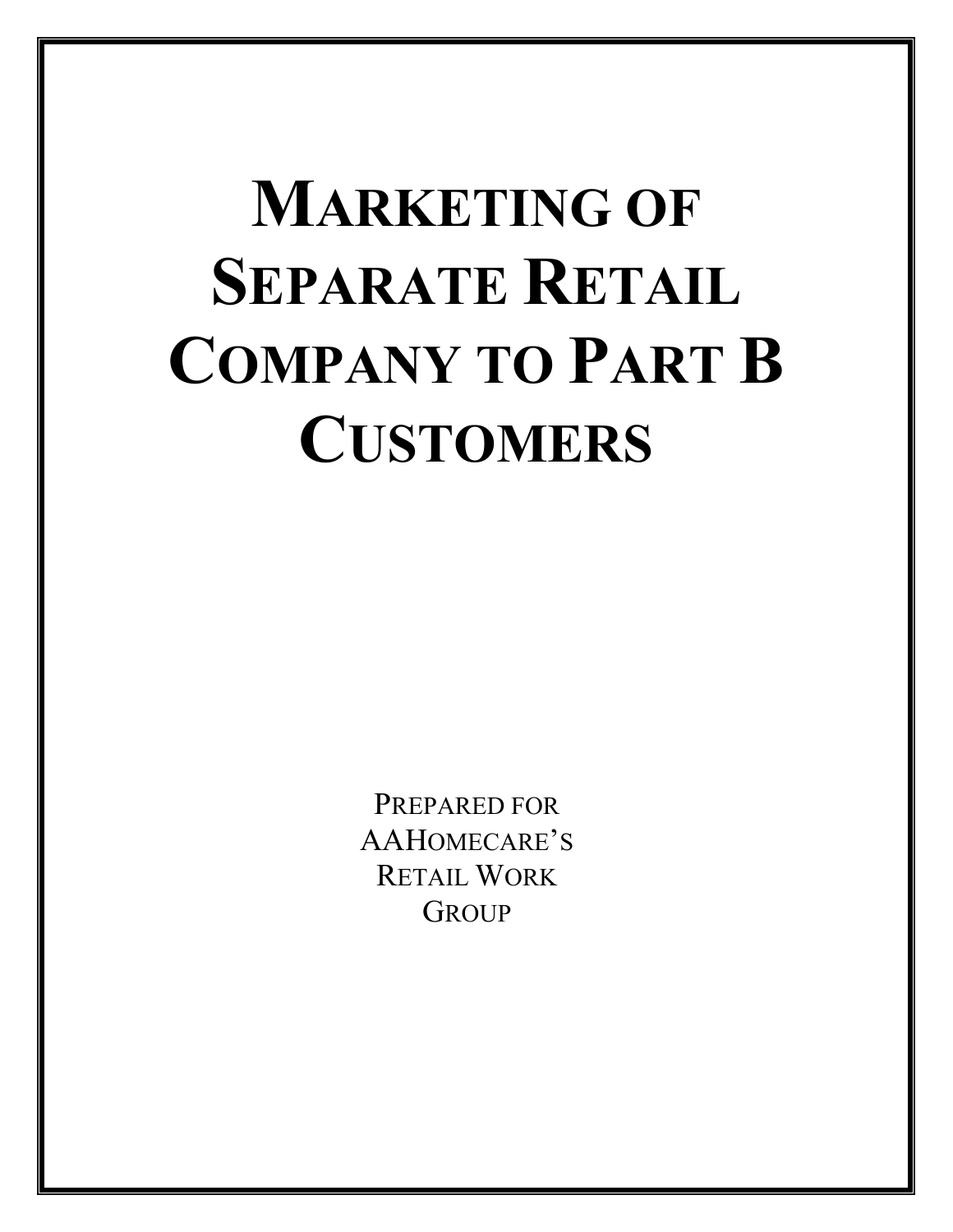## **RETAIL WORK GROUP**

AAHomecare recognizes that billing Medicare on an assignment basis has become very challenging for many DME suppliers. AAHomecare also understands that many DME suppliers see an opportunity in implementing an innovative retail business in which customers pay cash. For these reasons, AAHomecare has formed a Retail Work Group comprised of stakeholders in the DME industry. The Retail Work Group is developing tools for suppliers to utilize as they move into the retail market. These tools include educational "white papers" such as this paper entitled "Billing Nonassigned."

This white paper was prepared for the Retail Work Group by Jeffrey S. Baird, Esq., Chairman of the Health Care Group of Brown & Fortunato, P.C. Mr. Baird can be contacted at 806-345-6320 and  $\overline{\text{partial}(a)}$ bf-law.com.

The AAHomecare staff liaison for the Retail Work Group is Ashley Plauché, Manager of Government Affairs. Ms. Plauché can be contacted at  $\frac{\text{ashleyp}(a)\text{ashomecare.org}}{\text{ashomecare.org}}$ .

For further information about this white paper, contact Mr. Baird. For information about the Retail Work Group, contact Ms. Plauché.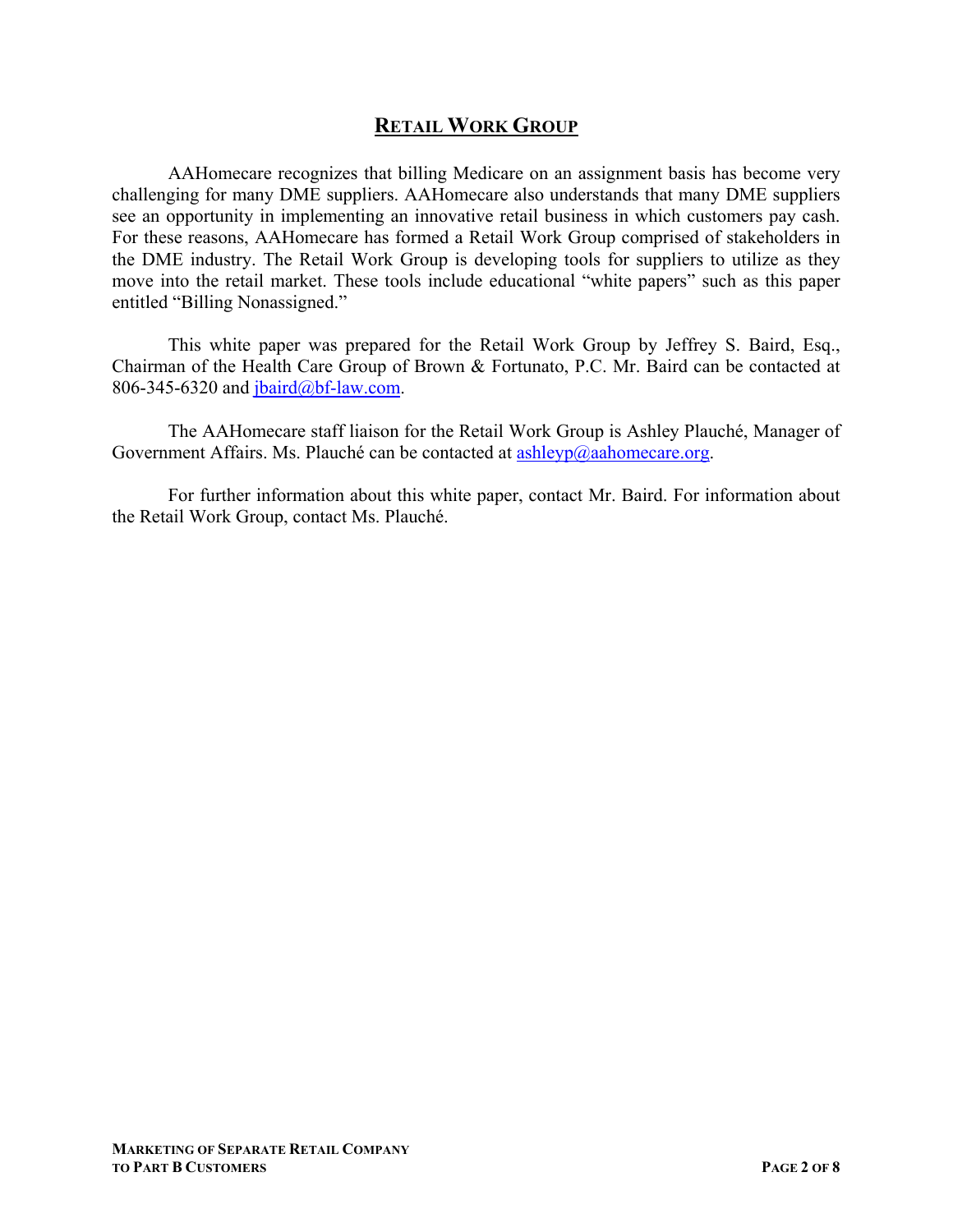#### **MARKETING OF SEPARATE RETAIL COMPANY TO PART B CUSTOMERS** By: Jeffrey S. Baird, Esq.

Assume that ABC Medical Equipment, Inc. ("ABC") is a Part B DME supplier. It bills Medicare and other third party payors ("TPPs"). As such, ABC is a "covered entity" as defined by HIPAA. Assume that the owner of ABC also owns XYZ Retail Sales, Inc. ("XYZ"). XYZ does not have a PTAN and it only sells DME for cash. XYZ does not bill TPPs. As such, XYZ is *not* a "covered entity" under HIPAA. Assume that ABC desires to educate its existing and future patients about the cash products sold by XYZ. In doing so, ABC needs to comply with HIPAA guidelines.

#### **HIPAA Guidelines**

HIPAA prohibits a covered entity from using or disclosing patients' protected health information ("PHI"), except as permitted or required under the HIPAA statute. A "covered entity" means: "(1) a health plan; (2) a health care clearinghouse; and (3) a health care provider that transmits any health information in electronic form in connection with a transaction" for which the Department of Health and Human Services ("DHHS") has adopted a standard. DME companies, such as ABC, are covered entities under HIPAA. PHI is individually identifiable health information, that is

"information that is a subset of health information, including demographic information collected from an individual and, (1) is created or received by a health care provider ...; and (2) relates to the past, present, or future physical or mental health or condition of an individual; the provision of health care to an individual; or the past, present, or future payment for the provision of health care to an individual; and (i) that identifies the individual; or (ii) with respect to which there is a reasonable basis to believe the information can be used to identify the individual."

HIPAA broadly defines "use" of PHI to include the sharing, employment, application, utilization, examination, or analysis of such information.

HIPAA generally prohibits the use and/or disclosure of patient PHI for the purposes of marketing without first obtaining a HIPAA-compliant authorization from the patient. Marketing is defined under HIPAA as "a communication about a product or service that encourages recipients of the communication to purchase or use the product or service." If a communication falls under this definition, then it will be considered marketing unless it falls under one of the exceptions to this general definition. Specifically, marketing does *not* include:

 Communications "[t]o provide refill reminders or otherwise communicate about a drug or biologic that is currently being prescribed for the individual, only if any financial remuneration received by the covered entity in exchange for making the communication is reasonably related to the covered entity's cost of making the communication;"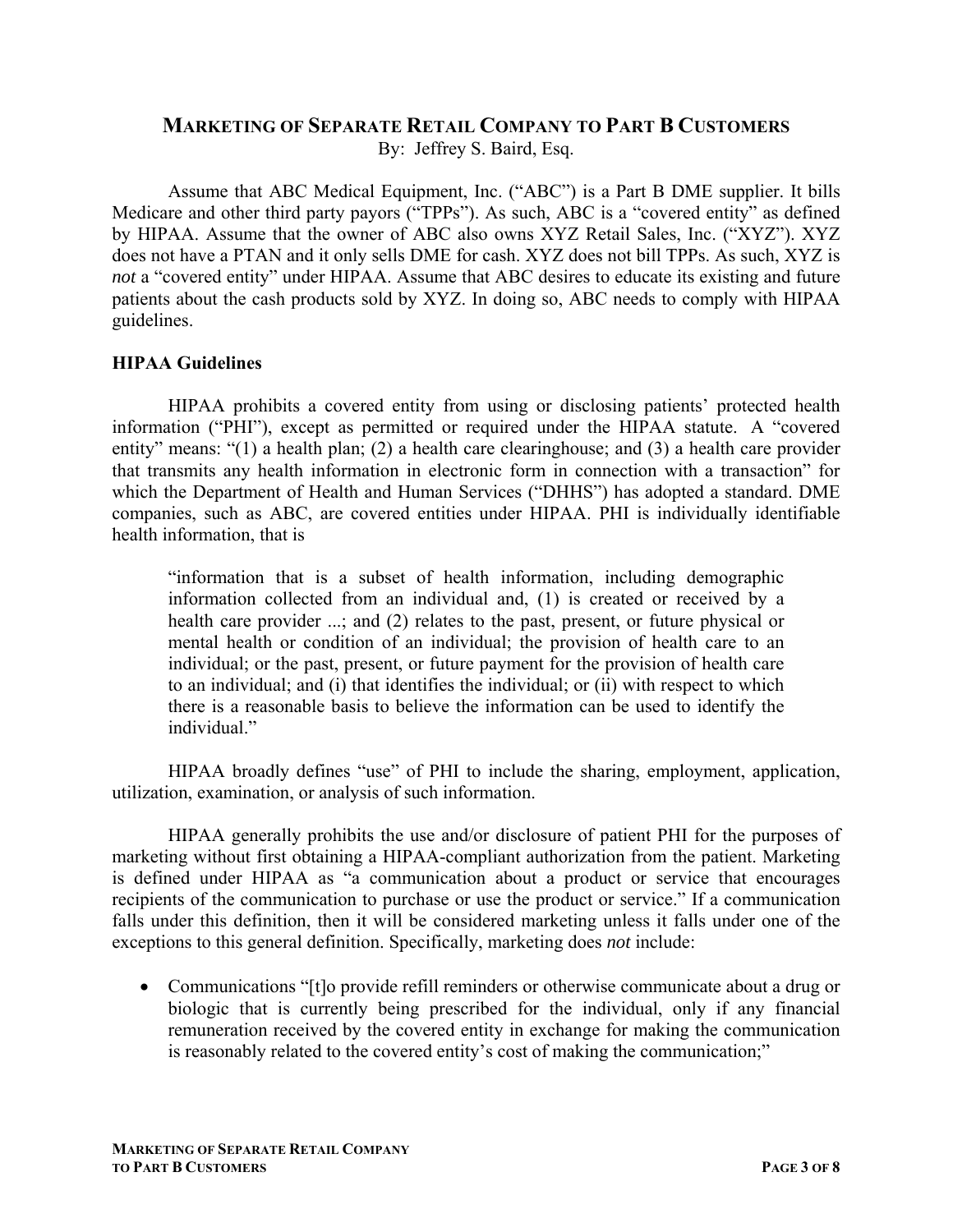- Communications for the following *treatment* or *healthcare operations* purposes, so long as the covered entity does not receive financial remuneration for making the communication:
	- o Communications made "[f]or treatment of an individual by a health care provider, including case management or care coordination for the individual, or to direct or recommend alternative treatments, therapies, health care providers, or settings of care to the individual;"
	- o Communications made "[t]o describe a health-related product or service … that is provided by … the covered entity making the communication;" or
	- o Communications made "[f]or case management and care coordination, contacting of individuals with information about treatment alternatives, and related functions to the extent these activities do not fall within the definition of treatment."

In addition, marketing communications that are (1) face-to-face with the patient or (2) in the form of a nominally valued promotional gift are permitted by HIPAA and do not require a HIPAA-compliant authorization.

"Treatment" is defined as "the provision, coordination, or management of health care and related services by one or more health care providers, including the coordination or management of health care by a health care provider with a third party; consultation between health care providers relating to a patient; or the referral of a patient for health care from one health care provider to another." "Health care operations" is defined as any of the following: (1) "conducting quality assessment and improvement activities, including case management and care coordination [and] contacting of health care providers and patients with information about treatment alternatives;" (2) "reviewing the competence or qualifications of health care professionals;" (3) "activities related to the creation, renewal, or replacement of a contract of health insurance or benefits;" (4) "conducting or arranging for medical review, legal services, and auditing functions;" (5) "business planning and development;" and (6) "business management and general administrative activities of the entity." To meet the exceptions to the definition of "marketing" under the second bullet, above, the purpose of the communication must meet the definition of treatment or health care operations and one of the three sub-bullets under the second bullet, above.

### **Real World Examples**

ABC can (i) place a link on its website to XYZ's website, (ii) place a banner ad on its website for XYZ's website, and (iii) institute a pop-up notification on its website that, if clicked on, leads the user to XYZ's website. If ABC does not receive any remuneration for these actions, then it can encourage existing/future patients to visit ABC's website. ABC should ensure that the pop-up notification does not "pop up" as a result of specific patient PHI.

ABC can send a hard copy document or an email to its existing patients inviting them to visit ABC's website. Such a communication can be sent so long as it (i) describes ABC's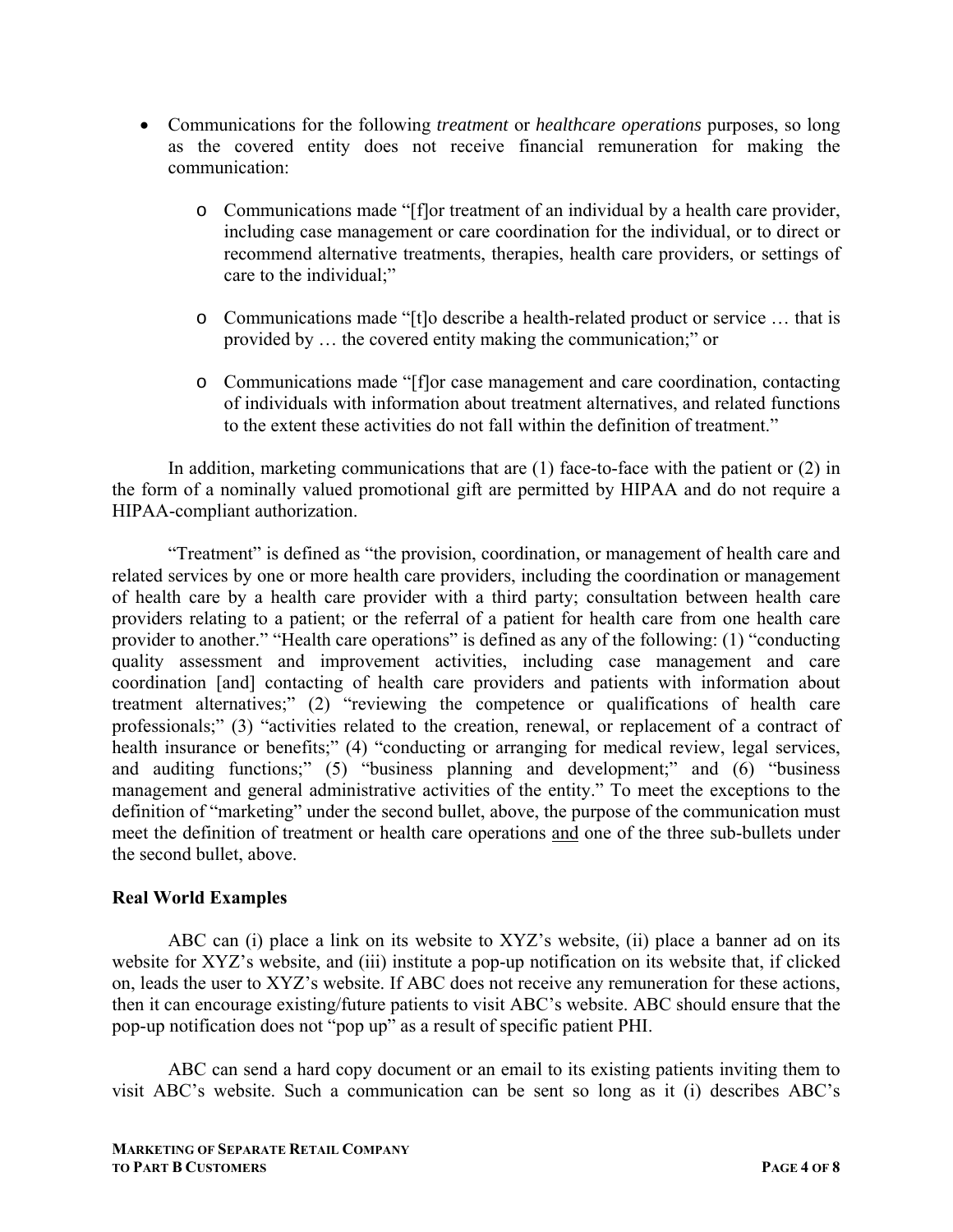products and services and (ii) invites the patient to visit ABC's website in order to learn more. The fact that there will be a link to the XYZ website, or an ad for XYZ on the website, will not interfere with ABC making such a communication.

ABC can send a hard copy document or an email to its existing patients asking if they would like to discuss with ABC the products offered by an affiliated company. In this scenario, ABC must access the patients' PHI and use it to send the communication. If ABC simply sends an e-mail or hard copy document that only contains the question of whether the patient would like to discuss products offered by an affiliated company, then ABC would likely need to obtain an authorization from the patient because that communication is not for treatment or health care operations purposes. Alternatively, if ABC includes in the communication language that can be attributed to a treatment or healthcare operations purpose, such as for case management or care coordination, or provides information about treatment or healthcare provider alternatives, then such a communication would likely not require ABC to obtain an authorization from the patient. This issue would need to be analyzed according to a particular patient's condition and needs.

ABC can call an existing patient about an issue related to the patient's care or refill of supplies, and also ask whether the patient would like to discuss with ABC products offered by an affiliated company. This presents a different scenario than the preceding scenario because, in this scenario, ABC calls an existing patient about an issue related to a patient's care or refill of supplies. Such a call from the outset has a treatment purpose. Nevertheless, if ABC also wants to ask the patient if he would like to discuss products offered by an affiliated company, then in order to avoid having to obtain an authorization, ABC needs to show that that specific question has a treatment or healthcare operations purpose. To do this, ABC should have a similar conversation to what was contemplated in the previous scenario, by which ABC is involved in care coordination or is making a recommendation for an alternative treatment and/or healthcare provider. In addition, ABC needs to engage in the same type of analysis as described in the preceding scenario. ABC needs to be able to credibly argue that the purpose of the communication is in furtherance of the patient's care. As such, the communication needs to be based on the condition and needs of the patient.

Without having to obtain a prior authorization, ABC can ask a new patient (who calls ABC) whether he would like to discuss with ABC products offered by an affiliated company…on condition that the question is properly worded to fit within an exception to a marketing communication. As discussed in the previous two scenarios, ABC will need to ensure that such a communication is for treatment or healthcare operations purposes by ensuring that the communication recommends the patient to an alternative treatment or healthcare provider. This type of communication would also fit under the definition of "healthcare operations" as care coordination.

Without having to obtain a prior authorization, ABC may call existing non-Medicare patients "out of the blue" for the sole purpose of asking them if they would like to discuss with ABC products offered by an affiliated company…so long as the question is properly worded to fit within an exception to a marketing communication. As seen in the preceding three scenarios, these communications are permitted without first obtaining an authorization from the patients if ABC properly words such communications to fit within treatment or healthcare operations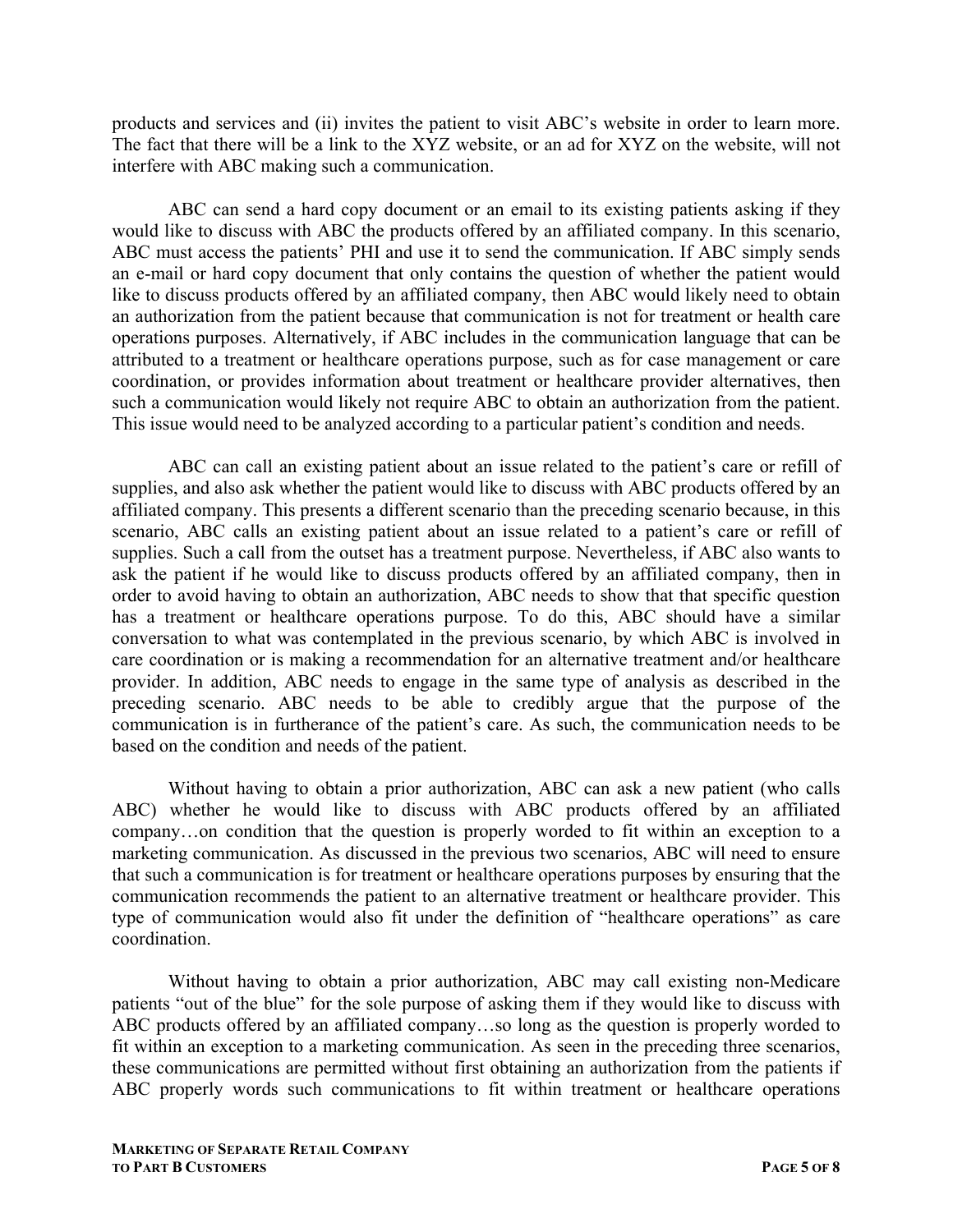purposes such as care coordination or recommendations of treatment or health care provider alternatives. In doing this, ABC needs to ensure compliance with the Telephone Consumer Protection Act ("TCPA").

In calling Medicare patient, ABC needs to be aware of the restrictions set out in Supplier Standard #11 and in the telephone solicitation statute. The standard and statute prohibits ABC from calling a Medicare patient unless one of the following applies: (i) the individual has given written permission to the supplier to contact him by telephone concerning the furnishing of a Medicare-covered item; (ii) the supplier has furnished a Medicare-covered item to the individual and the supplier is contacting the individual regarding that item; or (iii) if the contact concerns the furnishing of a Medicare-covered item other than a covered item previously furnished to the individual, the supplier has furnished at least one covered item to the individual during the 15 month period preceding the date on which the supplier makes such contact.

A Medicare-covered item means "medical equipment and supplies as defined in section 1834(j)(5) of the [Social Security] Act." These items include durable medical equipment, prosthetic devices, orthotics and prosthetics, surgical dressings, and more. The definition of a Medicare-covered item is broad enough to encompass any equipment or supplies that, regardless of whether a provider of such equipment or supplies is enrolled in Medicare, is covered by Medicare. Accordingly, if the XYZ products that ABC would be discussing are Medicarecovered items, ABC is prohibited from contacting a Medicare beneficiary "out of the blue" for the sole purpose of asking the patient whether he or she would like to discuss products offered by an affiliated company, despite the fact that XYZ will not be enrolled in Medicare. The only circumstance in which ABC would be allowed to make this call to a Medicare beneficiary is if (i) the beneficiary has given written permission or if (ii) the contact concerns the furnishing of a Medicare-covered item other than a covered item previously furnished to the beneficiary…and ABC has furnished at least one covered item to the beneficiary during the 15-month period preceding the date on which ABC makes the contact.

Assume that ABC desires to send a hard copy document or email to its existing patients marketing XYZ's products. Alternatively, assume that ABC desires to call an existing patient and talk to him about XYZ's products. Under these two scenarios, in which ABC communicates with an existing patient via the telephone, e-mail, or mail and markets XYZ's products, ABC would likely need to first obtain a HIPAA-compliant authorization. On its face and with no additional information, this communication is an obvious "marketing communication" and does not meet any of the HIPAA exceptions. However, if ABC can word the communication to fit within an exception to "marketing communication" to constitute a treatment or healthcare operations purpose such as care coordination or recommendation of alternative treatments or health care providers, then this communication may be permissible without first obtaining a HIPAA-compliant authorization. Once again, the situation will need to be analyzed by ABC to determine the patient's condition and treatment needs. If this communication takes place via telephone, ABC must ensure compliance with the TCPA for all patients…and compliance with Supplier Standard #11 and the telephone solicitation statute when dealing with Medicare beneficiaries. Lastly, the email communications need to comply with the CAN-SPAM Act.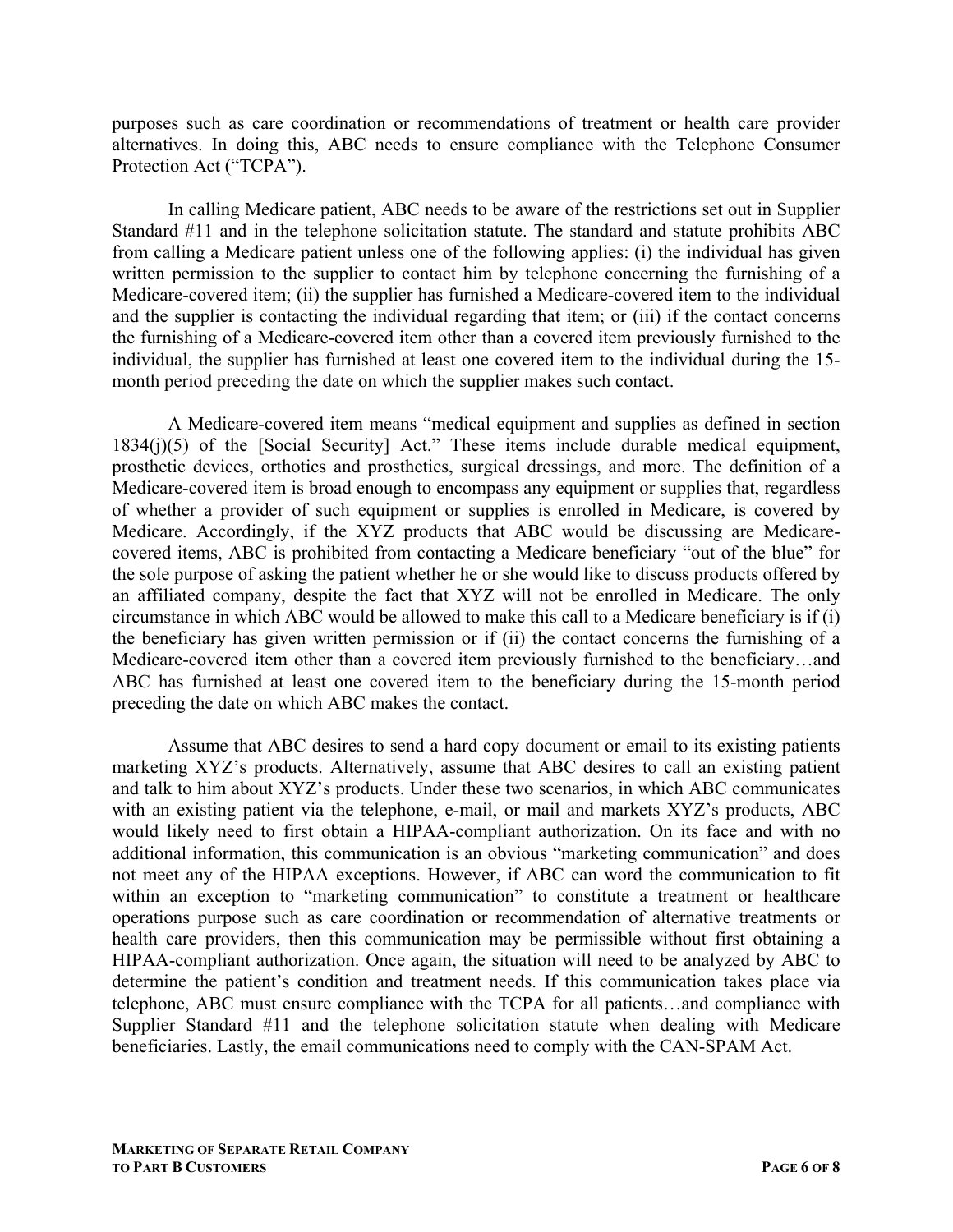If a new or existing patient physically visits an ABC location, then ABC may market XYZ's products to the new or existing patient without a HIPAA-compliant authorization because face-to-face communications with patients are exceptions to the requirement that marketing communications require an authorization.

ABC may provide patients with a promotional gift of nominal value without obtaining a HIPAA-compliant authorization because such a gift is explicitly excepted from that requirement in the regulations. DHHS has provided guidance on what it considers to be a promotional gift of nominal value, including such things as "sample products during a face-to-face communication, or … calendars, pens, and the like, that display the name of a product or provider." As such, ABC can provide patients with similar items displaying XYZ's name without first obtaining a HIPAA-compliant authorization.

#### **HIPAA-Compliant Authorization**

A valid HIPAA authorization must contain at least the following:

- (i) A description of the information to be used or disclosed that identifies the information in a specific and meaningful fashion;
- (ii) The name or other specific identification of the person(s), or class of persons, authorized to make the requested use or disclosure;
- (iii) The name or other specific identification of the person(s), or class of persons, to whom the covered entity may make the requested use or disclosure;
- (iv) A description of each purpose of the requested use or disclosure. The statement "at the request of the individual" is a sufficient description of the purpose when an individual initiates the authorization and does not, or elects not to, provide a statement of the purpose;
- (v) An expiration date or an expiration event that relates to the individual or the purpose of the use or disclosure. The statement "end of the research study," "none," or similar language is sufficient if the authorization is for a use or disclosure of protected health information for research, including for the creation and maintenance of a research database or research repository;
- (vi) Signature of the individual and date. If the authorization is signed by a personal representative of the individual, a description of such representative's authority to act for the individual must also be provided.

In addition to the requirements above, a valid authorization must contain the following statements: